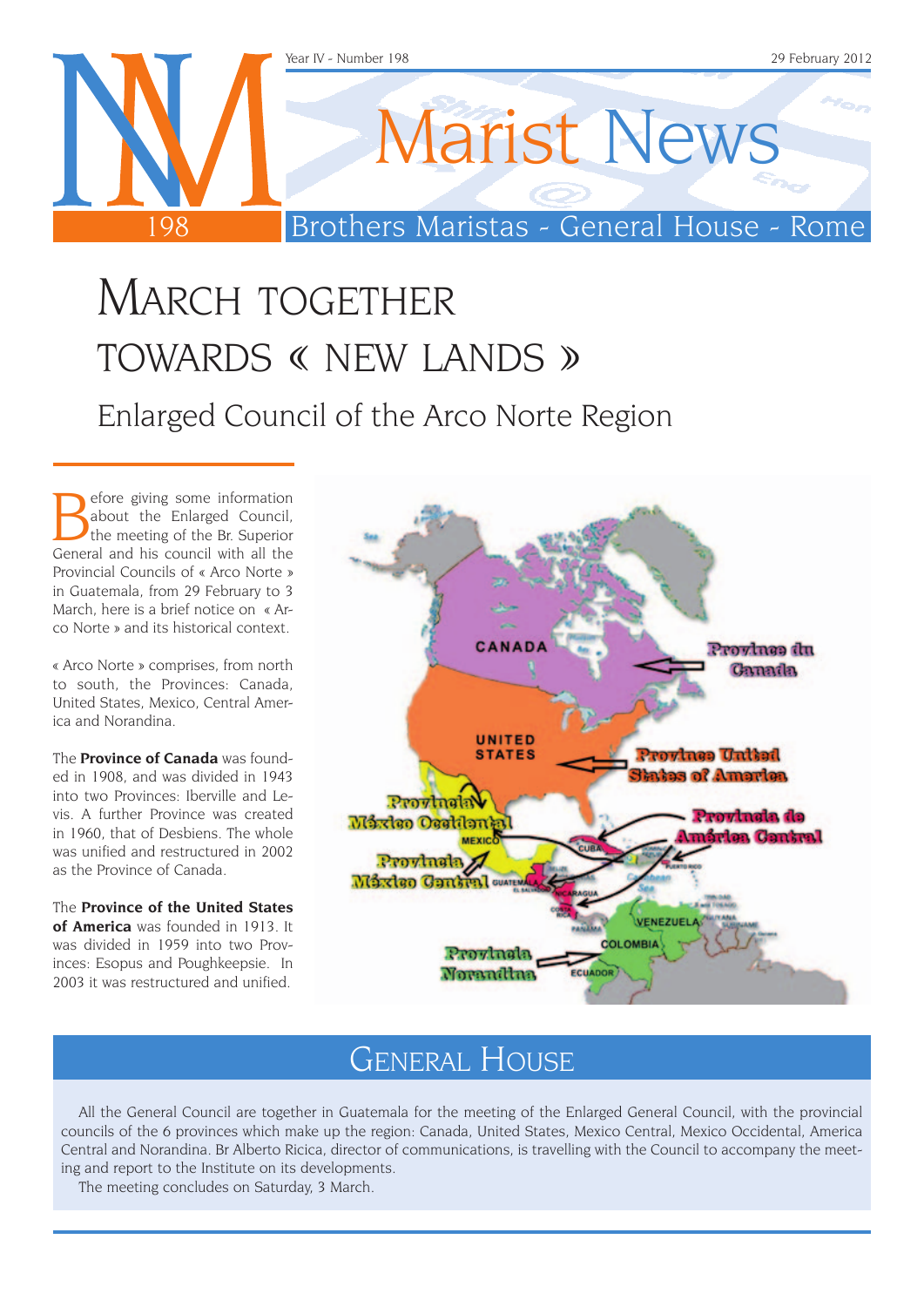The Province of Mexico was founded in 1908. In 1959 it was divided into two **Provinces: Mexico Central and Mexico Occidental**. Haiti belongs to te Province of México Occidental.

The **Province of America Central** is complex in its origin and development. Brothers from Mexico arrived in Cuba in 1903. The Marist works in El Salvador were founded by the Province of Colombia starting from 1923 and Guatemala in 1932. In 1949 the Province of Central America and Cuba was created by separating these works from their provinces of origin. Today it is called the Province of « América Central » and includes these countries: Guatemala, Salvador, Nicaragua, Costa Rica, Porto Rico and Cuba.

The **Province of Norandina** was re-

structured in 2003. It also had a complex origin and development. Norandina was established by uniting the Provinces of Ecuador, Venezuela and Colombia. The Province of Colombia was founded in 1908. Marist works began in Ecuador in 1957 and it became a Province in 1975. Venezuela has had a Marist presence since 1925; it was made a District in 1959, and a Province in 1982.

## Time of crisis, time of solidarity

### A reflexion of Br H. Mario Meuti FMSI - Director- Rome Office

Crisis! There is talk only of crisis!<br>
Even the fine projects of a young<br>
couple or the expectation of a<br>
baby contribute in our days to creating Even the fine projects of a young baby contribute in our days to creating agitation. No one feels prepared, no one is ready to do one thing or another,

of « the child lying in a manger ». How useful it would be for us, today, to learn the shepherd's calling, we who are town people, of well-being, of consumption; people who have, or had, everything, and who continue to hunger and thirst those we discover as « neighbor ». The Apostle Paul recommended Christians who held him close to their heart to « increase and abound in love of one another and of others ». Let us make our own this invitation, even using other

for no one has trained us to face up to the unpredictable.

We have just celebrated Christmas. Perhaps only a dim memory of it remains, but Christmas had a clear, strong, unpredictable meaning: Today a Saviorborn to you!That is to say, a Hope in the face of our fear: there has to be someone strong enough to take on our lives, to give meaning to our times and help us to catch a glimpse of a light… « The people



who walked in darkness have seen a great light », said the prophet Isaiah… Some poor people of the period, the shepherds of Bethlehem, believed in it and set out to discover the mystery for more… The task of the shepherd: to watch, guard, go in search, take care… To learn the trade of caring for someone: for the family, the mystery of life, the little ones, for those around us, for

words: to decide to be in solidarity, to not become closed in on ourselves; less private egoism and more public courage!

In the story of the Marist Brothers, there is something of this courage. Here are two examples: before 1968 the brothers were nearly 10,000 occupied with some 200,000 children and young people. Then came the crisis… Today, the Brothers are about 3,500, but they have learned to share

their mission and educational style with many others: nearly 50,000 people work in Marist structures, thus reaching more than half a million children and youth in 80 countries. They work profession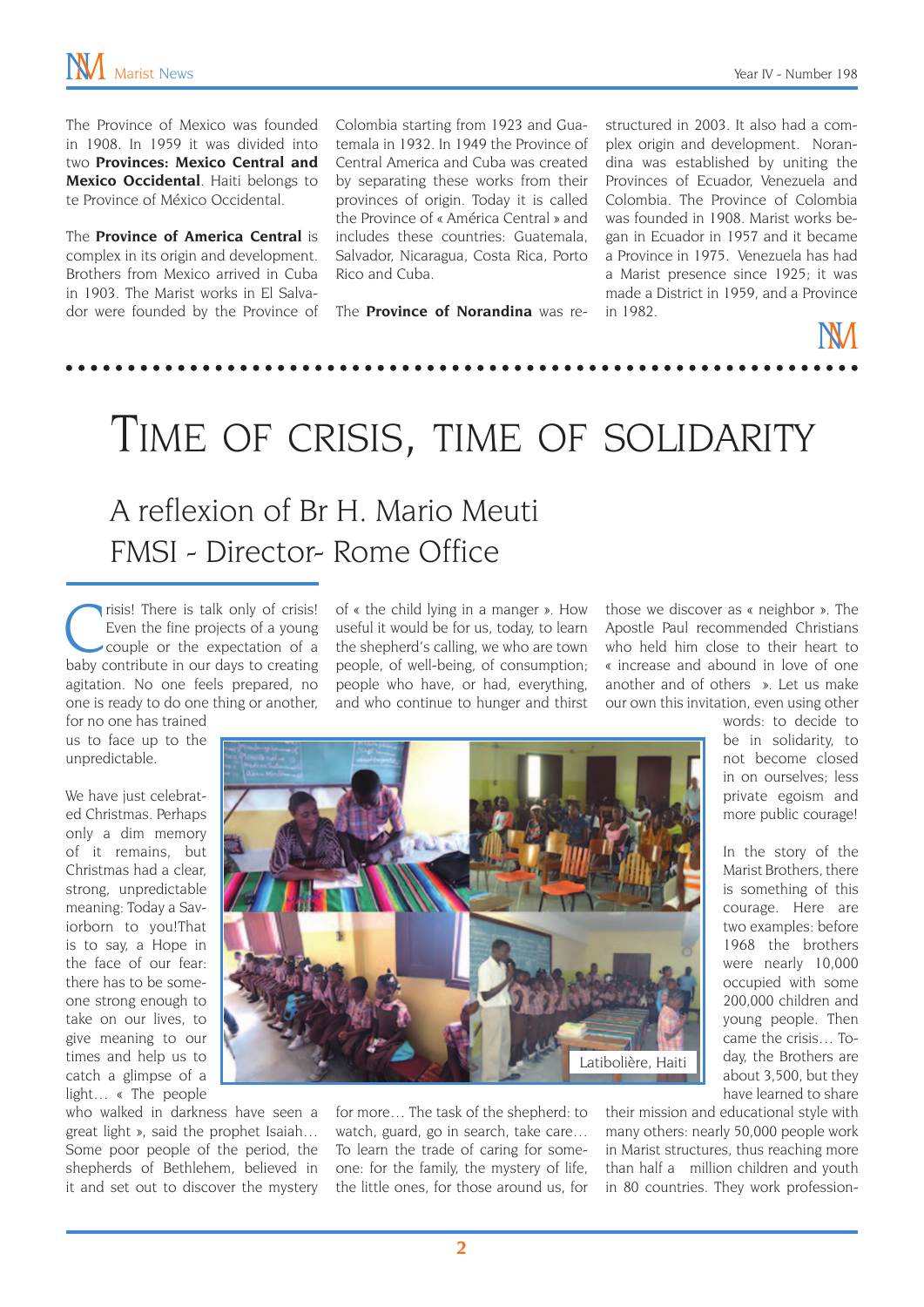ally, and with passion, especially among the little and most marginalized.

#### **Another example: FMSI (Marist International Solidarity Foundation).**

Thanks to this publicly recognized organization, the Institute can establish relations with other non-profit Institutions, present projects, look for new resources for the works serving the most destitute. A central office in Rome is in charge of these relations and attempts to co-ordinate the Marists organizations of solidarity. But there is, above all, an office in Geneva whose mission is to take initiatives for the defense of the rights of children. A new fieldin whichno one wasexpert. However, after a period of apprenticeship with



Franciscans International, FMSI has already obtained consultative status with ECOSOC (Economic and Social Council), allowing it to take part in

UNO sessions which examine human rights, in particular children's rights in each of the 193 Member States. The Marist mission does not consist only of being good Christian educators, but also of being engaged in « advocacy » (denunciation – control – promotion) with the competent organs, that is to say, actively participating in civil society which can and should influence State policies.

Crisis is not a synonym for death. When one is courageous, one realizes that new life is being reborn. Let us, then, inaugurate a new style of life, with less complaining, more openness, participation, shared responsibility. « I care »: let this new style of life be ours!

# Training session for the PROVINCIAL SECRETARIES of Asia and Oceania

Philippines, Davao - 9 to 14 February 2012

The General Secretariat has concluded its fifth session for introducing the new Data- base system for the Institute, this time in the city of Davao in the Philippines. The meeting took place from 9 to 14 Februhe General Secretariat has concluded its fifth session for introducing the new Data- base system for the Institute, this time in the city of Davao in the ary 2012 and involved the Provincial Secretaries of Asia and Oceania. Those present were: Agnes Reyes, Br Brian Kinsella (AMAG); Gelyn Simtim Niñofranco, Br John Y Tan, Br Vince Celeste (East Asia); Azariah Orovea (Melanesia); Br John Dyson (Melbourne), Br Patrick Bignell, Br David McDonald (New Zealand); Sudarshana Mohotti, Br Joseph Peiris (South Asia); Br Anthony Robinson, Br Graham Neist (Sydney) and from theGeneral Administration, Brothers Pedro Sánchez de León, Secretary General, and Marcelo De Brito, programmer.

The purpose of these sessions has been spelled out in previous articles on the meetings in Spain, France, Mexico and Kenya published by champagnat.org, with

comments from some of the participants. I note that place, hospitality and contact with the culture of the country has always been an experience of fraternity and education.

The group present in Davao likewise manifested a diversity of cultures, capacity for adaptation and collaboration appropriate for persons imbued with the sense of fraternity and the spirit of work.

Below are some responses of the participants to the following question:

#### **a) What is your opinion on the organization of this course?**

- I am impressed by the good organization. Aware of the language barrier, I am grateful for the effort to transmit